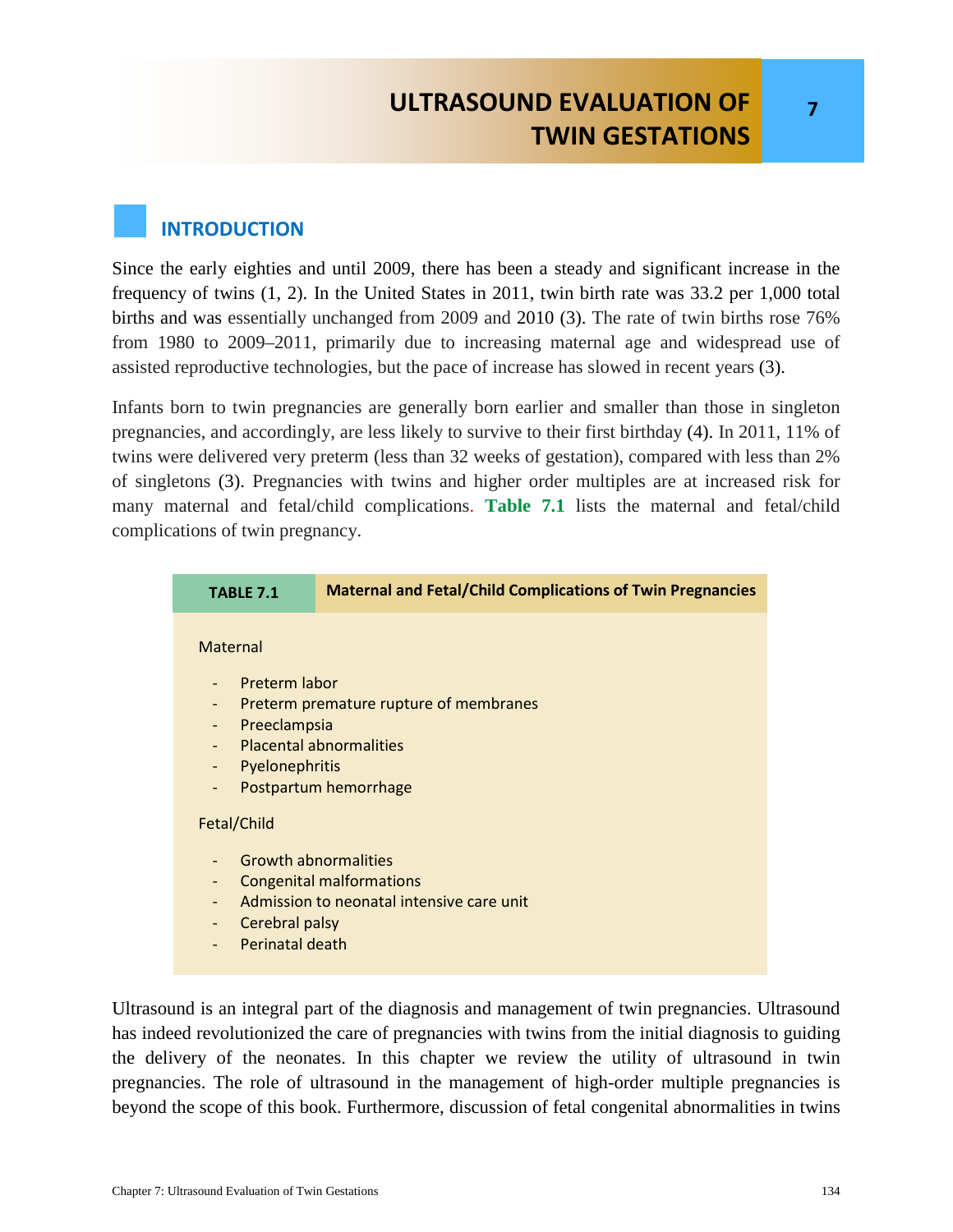is not covered here as it is presented in chapter 5. **Table 7.2** lists the benefits of ultrasound in twin pregnancies.

| <b>TABLE 7.2</b>                                                                                                                                                                                                                                                                                                                                                                                                                                      |
|-------------------------------------------------------------------------------------------------------------------------------------------------------------------------------------------------------------------------------------------------------------------------------------------------------------------------------------------------------------------------------------------------------------------------------------------------------|
| Diagnosis of twins<br>Determining chorionicity of placenta(s)<br>Evaluation of fetal anatomy<br>Detection of fetal growth abnormalities and discordance<br>$\overline{\phantom{a}}$<br><b>Fetal surveillance</b><br>Assessment for the presence of complications such as<br>$\blacksquare$<br>twin-twin transfusion syndrome and cord entanglement<br>Determining fetal presentation in labor<br>$\blacksquare$<br><b>Guiding fetal interventions</b> |

## **ETIOLOGY AND PLACENTATION OF TWINS**

Twins can be classified into 2 main categories; dizygotic and monozygotic, based upon the number of eggs fertilized at conception. Dizygotic twins occur when 2 eggs are fertilized with 2 separate sperms resulting in twins that are distinct genetically but share the same uterus. Dizygotic twins (also called fraternal) are almost always dichorionic / diamniotic, as each fetus has its own set of placenta and membranes. Several factors affect the rate of dizygotic twinning including maternal age, race, increasing parity, geographic area and presence of assisted reproduction (5). The rate of dizygotic twinning varies significantly around the world with the highest rate reported in Nigeria and the lowest rate in Japan (6).

Monozygotic twins (also referred to as identical) occur when 1 egg is fertilized by one sperm with division of the embryo into 2. These twins are therefore identical genetically. Unlike dizygotic twins, the rate of monozygotic twins is fairly constant throughout the world at  $1/250$ pregnancies (7) excluding pregnancies of assisted reproduction. Monozygotic twins are associated with higher perinatal morbidity and mortality than dizygotic twins. Monozygotic twins can have various types of placentation based upon the timing of the division of the fertilized egg. **Table 7.3** shows placentation in monozygotic twins in relation to the timing of cleavage.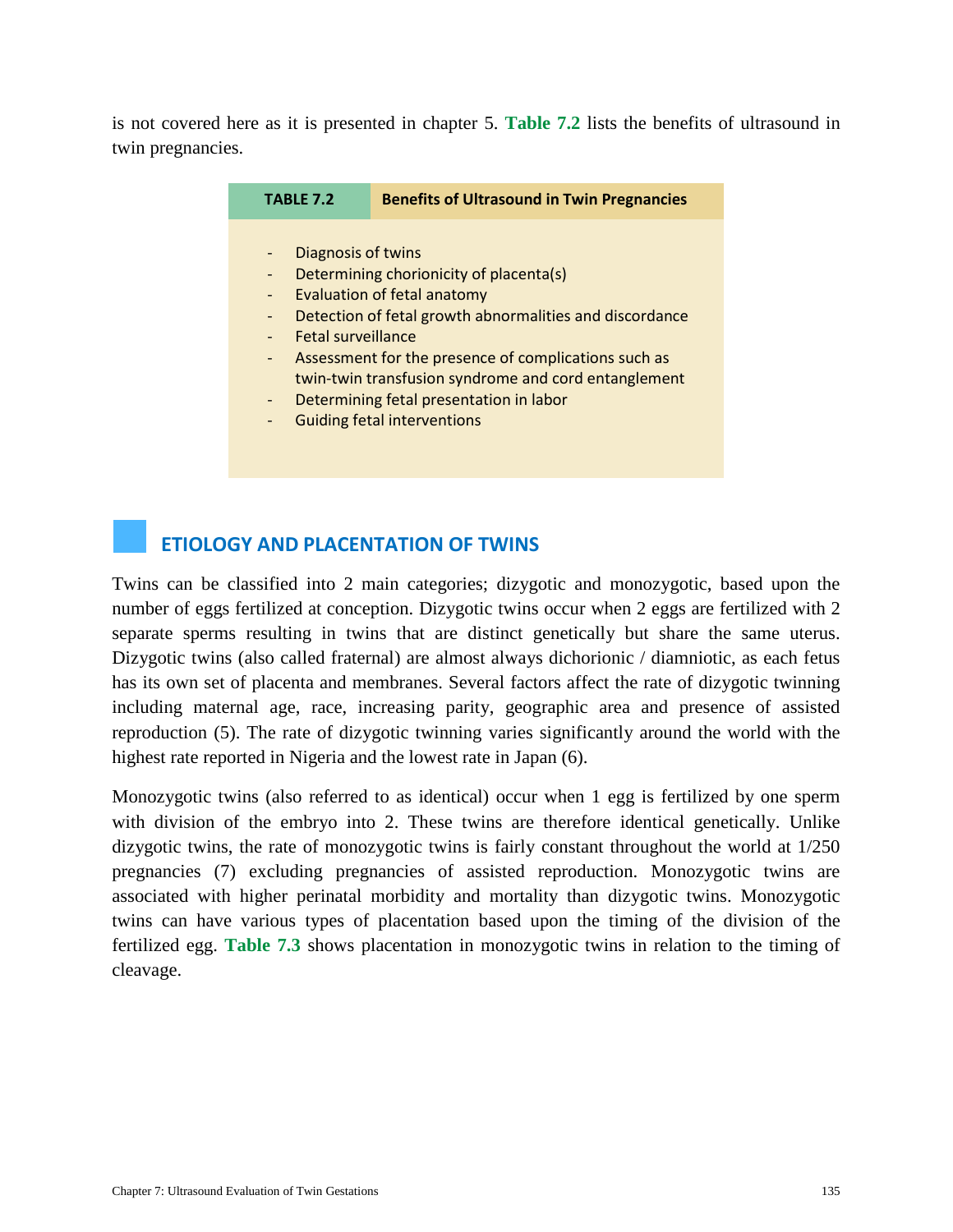| <b>TABLE 7.3</b>        | <b>Placentation in Monozygotic Twins and Timing of Cleavage</b> |                  |  |
|-------------------------|-----------------------------------------------------------------|------------------|--|
|                         |                                                                 |                  |  |
| <b>Time of Cleavage</b> | <b>Placentation</b>                                             | <b>Frequency</b> |  |
| 0-3 Days                | Dichorionic/Diamniotic                                          | $~^{\circ}$ 25%  |  |
| 4-8 Days                | Monochorionic/Diamniotic                                        | $~\sim$ 75%      |  |
| 9-12 Days               | Monochorionic/Monoamniotic                                      | $~\sim$ 1%       |  |
| 13-15 Days              | Conjoined                                                       | Rare             |  |

#### **DETERMINING TWIN PLACENTATION BY ULTRASOUND**

Ultrasound can determine the type of placentation in twins with high accuracy, especially in the first trimester of pregnancy (see chapter 4). When 2 separate and distinct chorionic sacs are seen in the endometrial cavity by the  $5<sup>th</sup>$  week of gestation, the diagnosis of dichorionic/diamniotic placentation can be accurately made (**Figure 7.1**). Later on in the first trimester, when the 2 sacs are adjoining, the assessment of placentation requires attention to other details. Although in general, the number of yolk sacs correlates with the number of amnions, this rule has many exceptions, as monoamniotic twins can be associated with a single yolk sac, a partially divided yolk sac or two yolk sacs. The characteristic of the dividing membrane between the 2 gestational sacs, when present, is the most accurate way for determining chorionicity in twin gestation. If the placenta appears to fill the junction between the membranes at its insertion into the placenta, resulting in a thick wedge-shaped configuration (Lambda, Delta or twin-peak sign), this is diagnostic of dichorionic / diamniotic placentation (**Figure 7.2**). In monochorionic pregnancies, the membranes attach to the uterine wall in a thin T-shaped configuration without any placental tissue at its insertion site (**Figure 7.3**). Ultrasound in the first trimester of pregnancy is very accurate in determining chorionicity in twin pregnancies with rates approaching 100 % when correlated with pathology (8). The accuracy of ultrasound in determining chorionicity decreases with advancing gestation. It is therefore essential that a first trimester ultrasound be part of the management of twin gestation and that chorionicity is determined and reported at that time when feasible.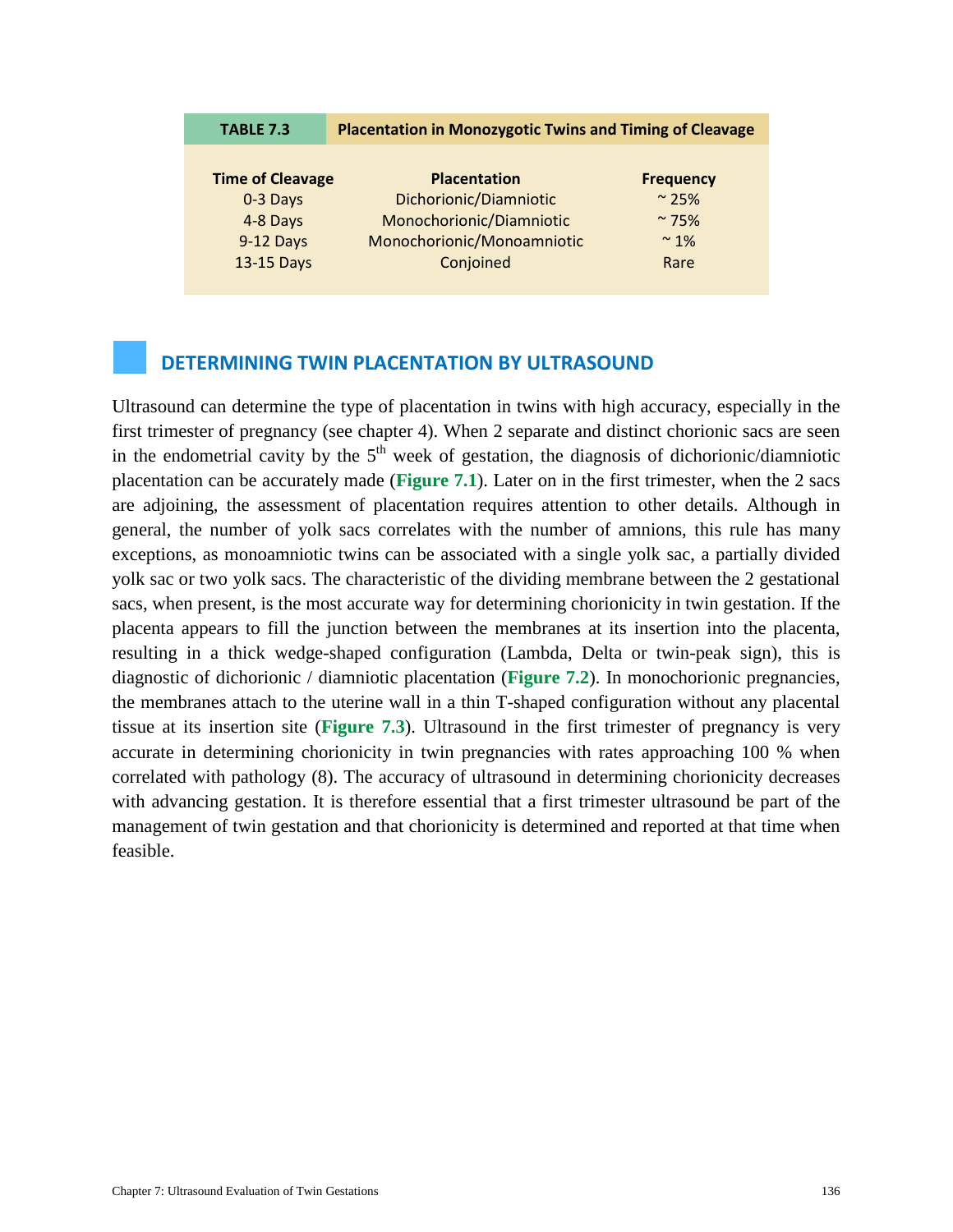

**Figure 7.1**: Sagittal plane of the uterus at 5 weeks gestation with 2 distinct chorionic sacs. The thick separation of the chorionic sacs suggests a dichorionic twin gestation.



**Figure 7.2**: Dichorionic – diamniotic twin gestation (A and B). Note the thick dividing membrane with a twin-peak sign (asterisk) at placental insertion.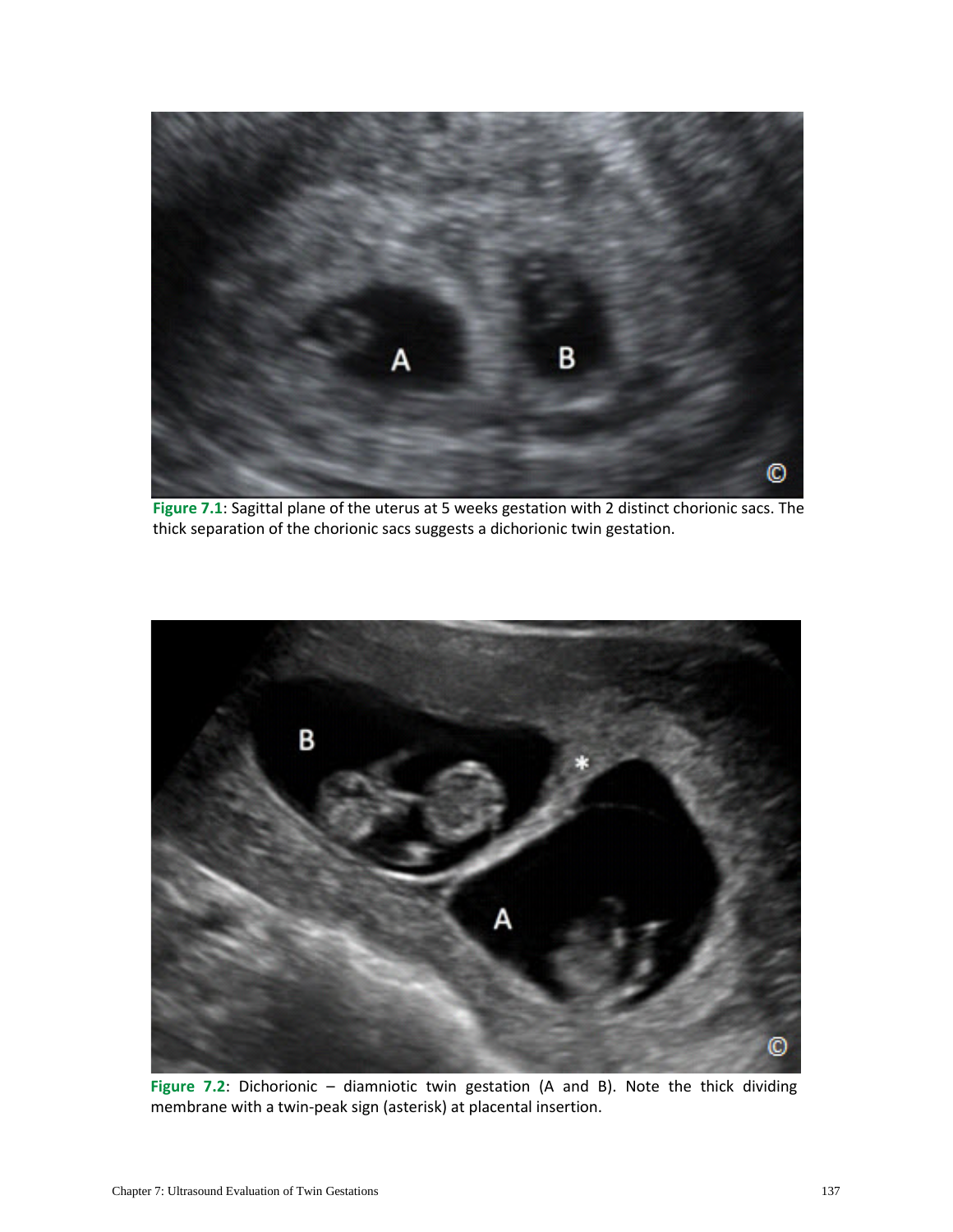

**Figure 7.3**: Monochorionic – diamniotic twin gestation (A and B). Note the thin dividing membrane with a T-shape (arrow) configuration at placental insertion.

During the second and third trimester, determining chorionicity and amnionicity is about 90 % accurate (9) and should follow this sequence:

- 1) Determine fetal gender, if the twins are of different gender, this in all likelihood indicates dichorionicity.
- 2) If the twins have the same gender, assess for the location and number of placental masses. The presence of separate placentas is an indication of dichorionic placentation. The presence of a single placental mass however requires further investigation (**Figure 7.4**)
- 3) Assess the thickness of the dividing membrane; in the setting of dichorionic/diamniotic placentation, the dividing membrane has 4 layers (2 layers of amnion and 2 layers of chorion) and thus it is thicker than the dividing membrane in a monochorionic twin,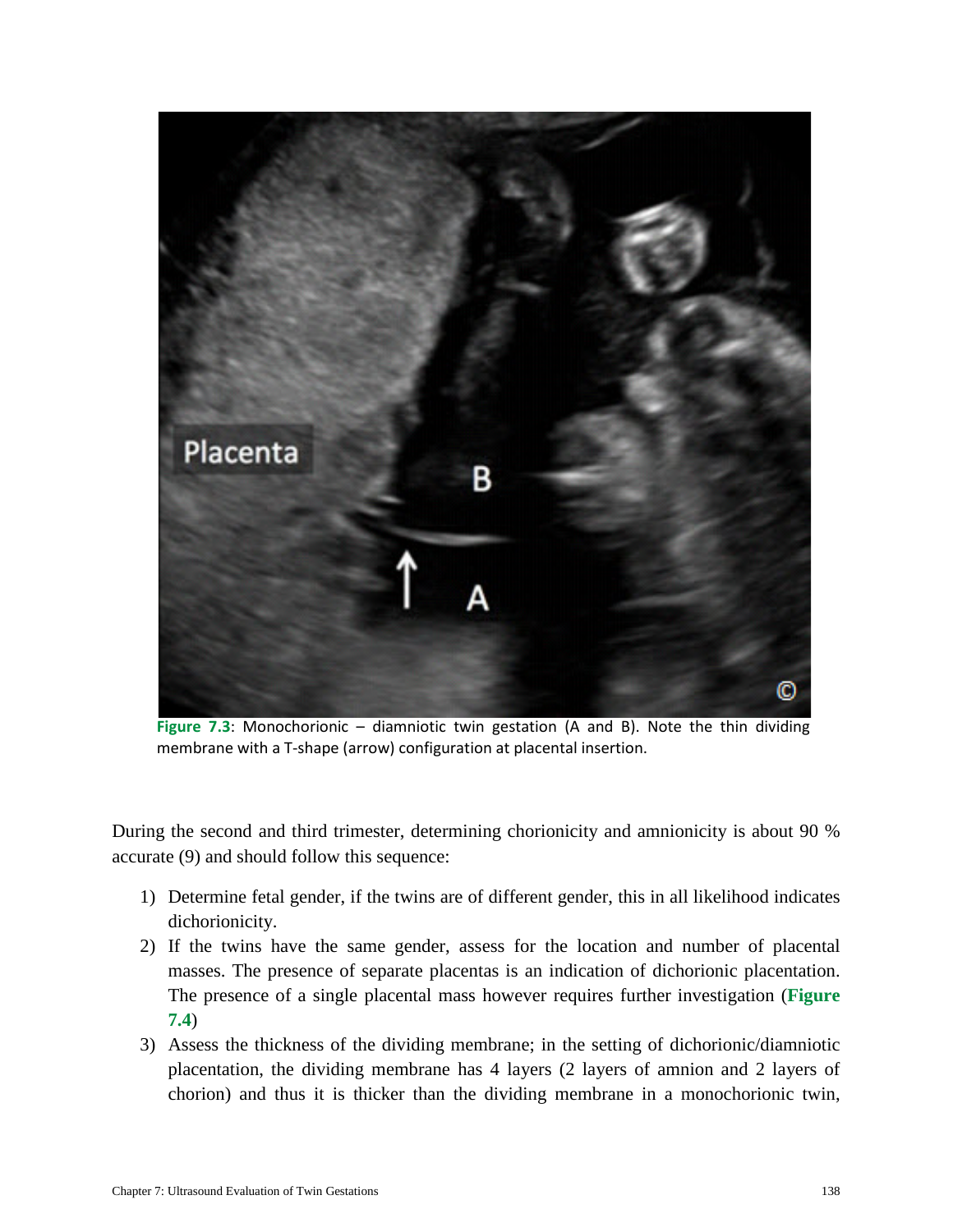which has only 2 layers of amnion. Some authors reported that a dividing membrane of less than 2 mm in thickness in the second and third trimester of pregnancy, predicts monochorionic twins with 90 % accuracy (9) (**Figure 7.5 A and B**). This method however has poor reproducibility.

- 4) Another method involves counting the layers of the dividing membrane after magnification. As stated earlier, the dividing membrane in a dichorionic twin pregnancy will have 4 layers whereas a monochorionic membrane has 2 layers (**Figure 7.6 A and B**). Although this method is reported to have high accuracy, it is in the authors' opinion that it requires expertise and optimal imaging and not easily reproducible.
- 5) Perhaps the most accurate and reliable method in the second and third trimester is the twin-peak, Delta or Lambda sign described in the first trimester evaluation. The twinpeak sign (**Figure 7.7**), when seen, has been shown to have 100 % accuracy in determining chorionicity in the second and third trimester of pregnancy (10).



**Figure 7.4**: Dichorionic – diamniotic twin gestation (A and B) in the second trimester. Note the thick dividing membrane with a twin-peak sign (asterisk) at placental insertion. Note also the presence of fused placentas (labeled).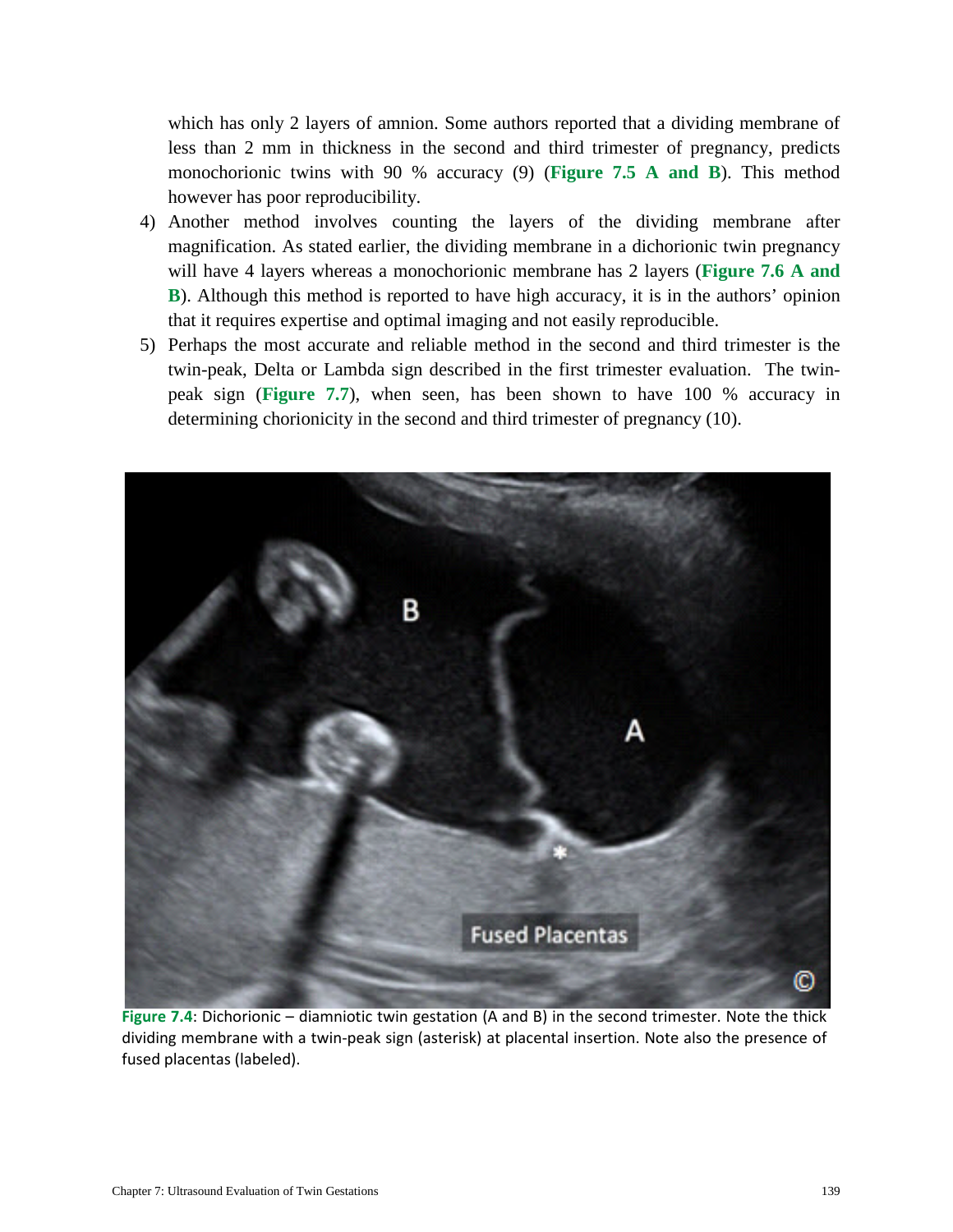

**Figure 7.5**: Membrane thickness as a predictor of chorionicity in twin gestation. Note a thick dividing membrane (> 2 mm) in a dichorionic twin gestation in A and a thin dividing membrane (< 2 mm) in a monochorionic twin gestation. See text for more details.



**Figure 7.6**: Number of layers within the dividing membrane as a predictor of chorionicity in twin gestation. Note the presence of 4 layers in a dichorionic twin gestation in A and 2 layers in a monochorionic twin gestation. See text for more details.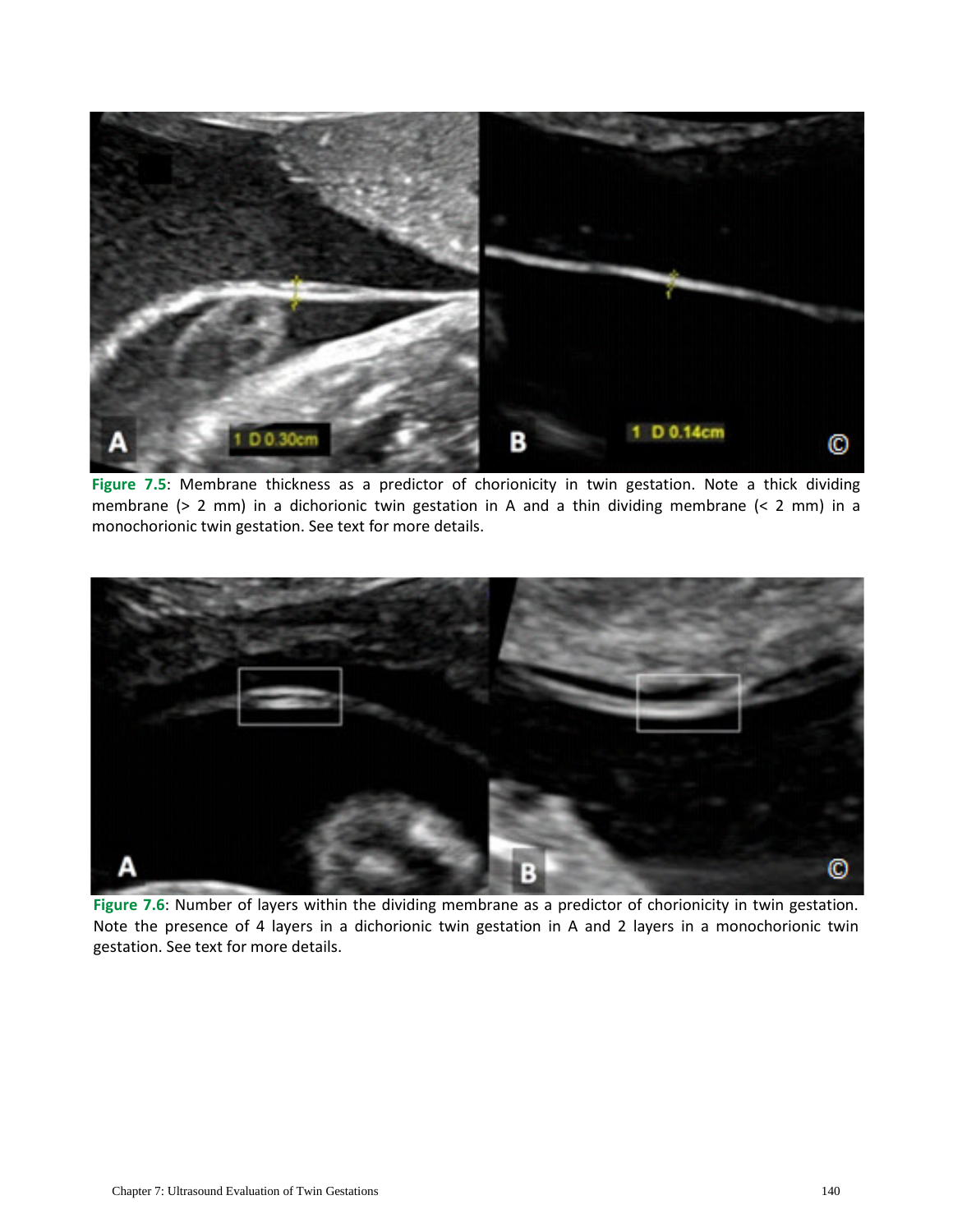

**Figure 7.7**: Dichorionic – diamniotic twin gestation (A and B) in the third trimester. Note the thick dividing membrane with a twin-peak sign (asterisk) at placental insertion. Also note the presence of fused placentas.

## **ULTRASOUND IN FOLLOW-UP OF TWIN GESTATIONS**

Twins require heightened evaluation in the antepartum period in order to detect complications such as discordant growth, twin-twin transfusion syndrome, selective intrauterine fetal growth restriction, twin-reversed arterial perfusion and single fetal demise. Surveillance for monochorionic twinning should be performed more frequently given the associated risk involved with such pregnancies. Ultrasound frequency every 4 weeks is adequate to detect growth abnormalities in dichorionic twinning. In monochorionic twins, ultrasound examinations every 2 weeks, starting as early as 16 weeks gestation and until delivery should be considered (11, 12). Doppler ultrasound in twins is reserved for cases where fetal growth restriction is noted or there is twin growth discordance or twin-twin transfusion syndrome. Doppler ultrasound can also be used to evaluate for conditions associated with fetal anemia in twin pregnancies. **Table 7.4** and **7.5** provide the indication, timing and type of ultrasound exams recommended in dichorionic and monochorionic twin gestations respectively (11).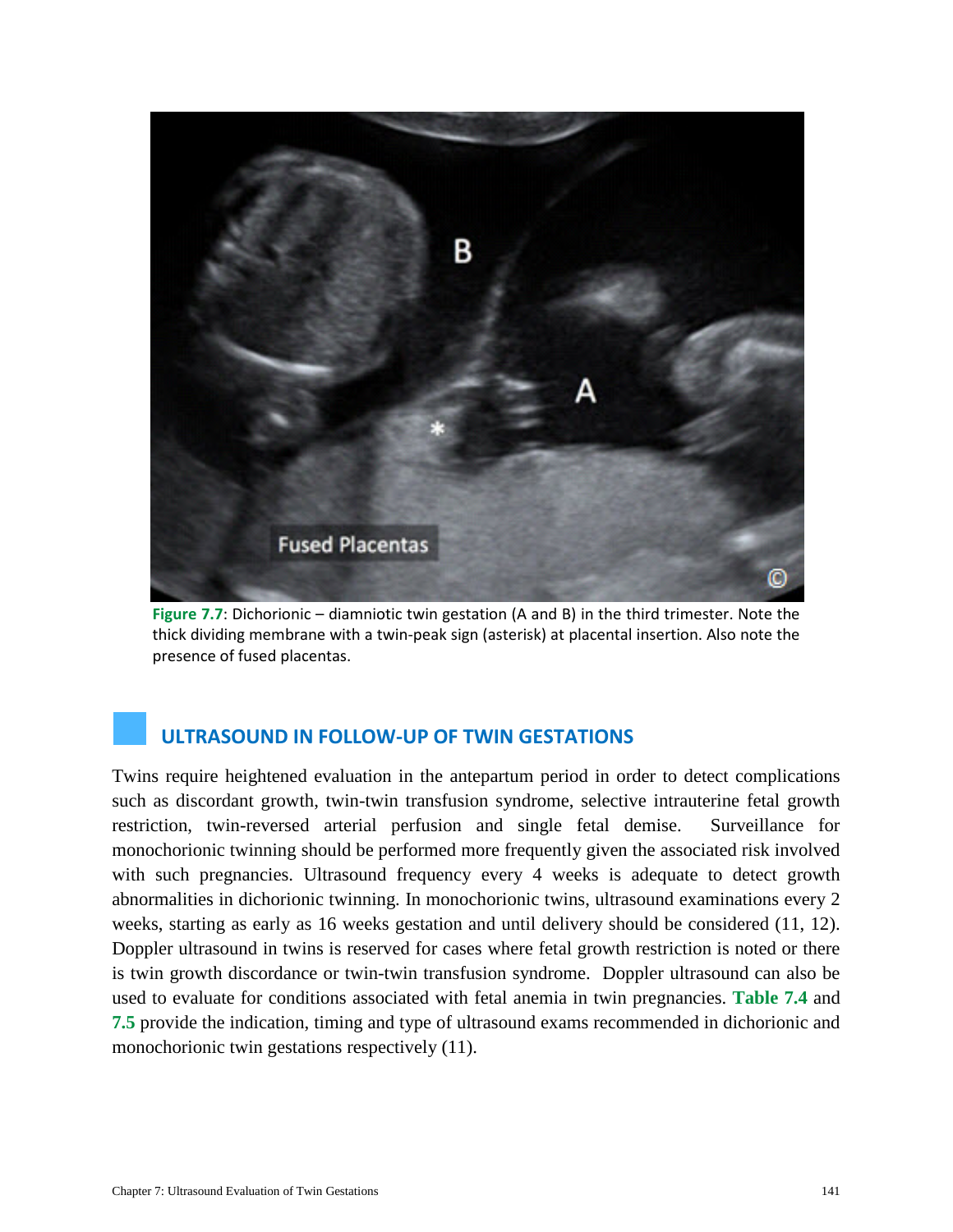|                              | <b>TABLE 7.4</b> | Ultrasound in Dichorionic Twin Pregnancies; Modified with Permission from the American<br>Institute of Ultrasound in Medicine (11) |                                  |  |  |
|------------------------------|------------------|------------------------------------------------------------------------------------------------------------------------------------|----------------------------------|--|--|
|                              |                  | <b>Timing</b>                                                                                                                      | <b>Indications</b>               |  |  |
| First trimester (7-13 weeks) |                  |                                                                                                                                    | <b>Pregnancy dating</b>          |  |  |
|                              |                  |                                                                                                                                    | Diagnosis of twins               |  |  |
|                              |                  |                                                                                                                                    | Determination of chorionicity    |  |  |
|                              |                  | Second trimester (18-20 weeks)                                                                                                     | Anatomic survey                  |  |  |
|                              |                  |                                                                                                                                    | <b>Placental evaluation</b>      |  |  |
|                              |                  | Follow-up (start at 24 weeks)                                                                                                      | Every 4 weeks if uncomplicated   |  |  |
|                              |                  |                                                                                                                                    | More often for complicated twins |  |  |
|                              |                  |                                                                                                                                    |                                  |  |  |

| <b>TABLE 7.5</b><br>American Institute of Ultrasound in Medicine (11) |                                | Ultrasound in Monochorionic Twin Pregnancies; Modified with Permission from the |
|-----------------------------------------------------------------------|--------------------------------|---------------------------------------------------------------------------------|
| <b>Timing</b>                                                         |                                | <b>Indications</b>                                                              |
| First trimester (7-13 weeks)                                          |                                | <b>Pregnancy dating</b>                                                         |
|                                                                       |                                | Diagnosis of twins                                                              |
|                                                                       |                                | Determination of chorionicity                                                   |
|                                                                       | Follow-up (start at 16 weeks)  | Every 2 weeks if uncomplicated                                                  |
|                                                                       |                                | More often for TTTS <sup>*</sup> and monoamniotic twins                         |
|                                                                       | Second trimester (18-20 weeks) | Anatomic survey                                                                 |
|                                                                       |                                | <b>Placental evaluation</b>                                                     |
| * Twin-Twin Transfusion Syndrome                                      |                                |                                                                                 |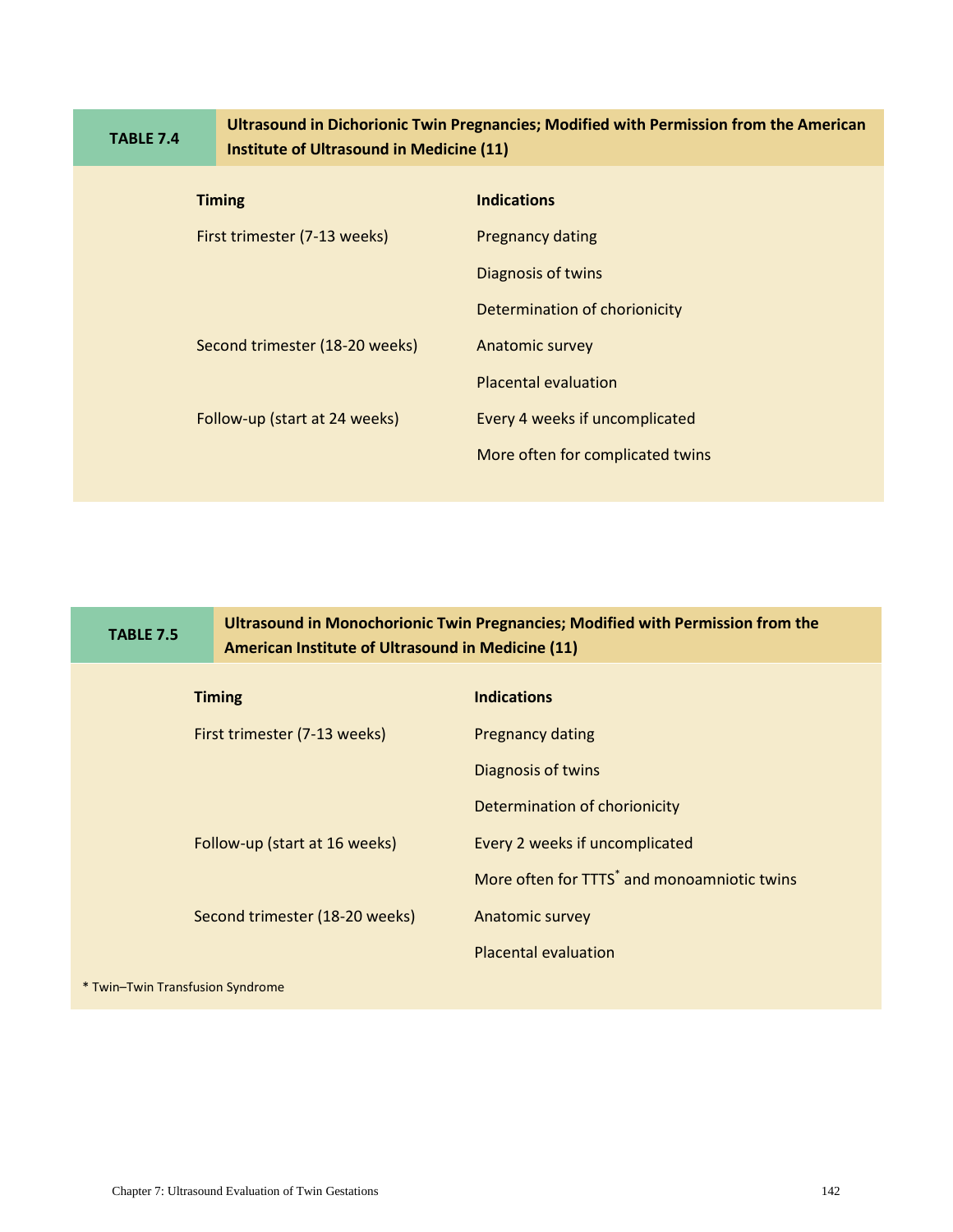#### **DISCORDANT TWINS**

Discordance is the difference in weights between twin fetuses and is defined with the larger twin as the standard of growth. It is calculated by the following equation: (larger twin estimated weight-smaller twin estimated weight)/ larger twin estimated weight X 100. A 15-20% or more weight difference among twins is considered discordant (13). Twin-discordance is not a rare event as the likelihood of 20% twin discordance is about 16% in twin gestations (14). Discordant growth is associated with a multitude of problems including increased likelihood of anomalies, intrauterine growth restriction, preterm birth, infection in 1 fetus, admission to the NICU, stillbirth or death within 1 week of birth (13). Serial ultrasound evaluation is essential in twin pregnancies in order to enhance the diagnosis of twin-discordance and for stratification of risk. Once discordance is diagnosed, fetal surveillance should be performed given the associated increase in morbidity and mortality.

#### **TWIN-TWIN TRANSFUSION SYNDROME**

Twin-twin transfusion syndrome (TTTS), which complicates 10-20 % of monochorionic twin pregnancies, is believed to occur when vascular anastomosis exist in a monochorionic placenta with net blood flow going to one fetus at the expense of the other. The recipient twin-fetus is typically plethoric, larger in size and has polyhydramnios due to excess urination (**Figure 7.8 A**). The donor twin-fetus is anemic, smaller in size and has a "stuck" appearance due to oligohydramnios (**Figure 7.8 B**) with restricted movements (**Figure 7.9 A and B**). TTTS is commonly diagnosed in the second trimester of pregnancy and can progress quickly and lead to preterm labor and preterm rupture of membranes.



**Figure 7.8**: Twin-twin transfusion syndrome in a monochorionic twin gestation showing the presence of polyhydramnios in the recipient sac (A) and oligohydramnios in the donor sac (B). Note the wrapping of the amniotic membrane (arrows in B) around the body of the donor twin.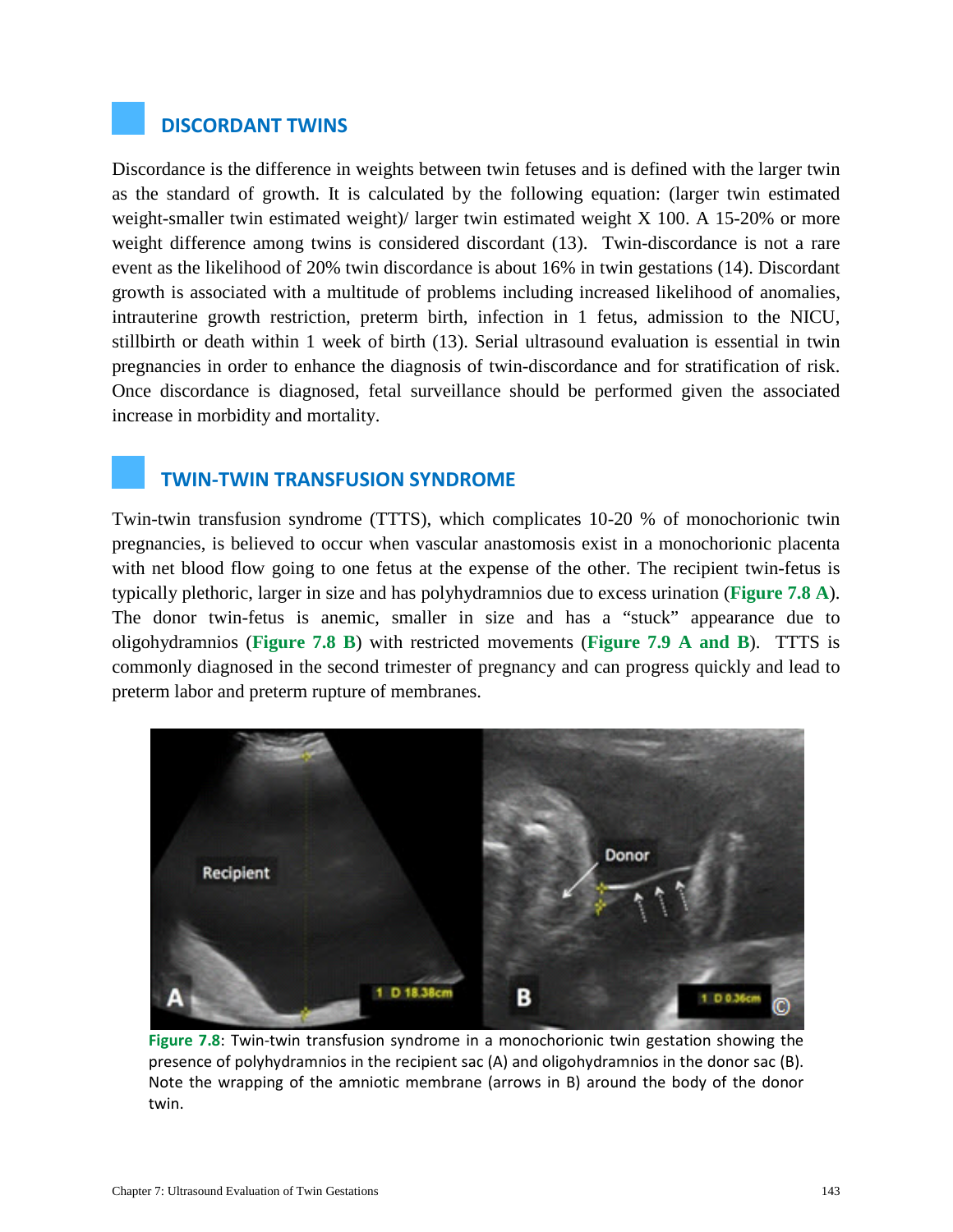

**Figure 7.9**: The donor twin in a monochorionic twin gestation with twin-twin transfusion syndrome (TTTS). Note the wrapping of the membrane (arrows) around the abdomen (A) and extremities (B) of the donor twin. This phenomenon results is a stuck twin syndrome, a common complication of TTTS.

Ultrasound is essential to the diagnosis and management of TTTS. Criteria for establishing the diagnosis of TTTS by ultrasound include a monochorionic placenta, polyhydramnios in one sac with a maximum vertical pocket of equal to or greater than 8 cm and oligohydramnios in the other sac with a maximum vertical pocket of less than 2 cm, in the absence of congenital abnormalities that may explain fluid and growth discrepancies. Concurrent confirmatory features include a small or non-visible bladder in the donor twin and an enlarged bladder in the recipient twin.

A staging mechanism for TTTS was established by Quintero (15) and is shown in **Table 7.6**.

Treatment of TTTS is in general stage dependent. In the presence of Quintero stage 2 or higher, laser of vascular anastomosis on the placental surface appears to be the best treatment option. Controversy still exists for treatment of stage 1, with serial reductive amniocentesis of the polyhydramnios sac or laser therapy, being two viable options. In low-resource settings where laser therapy is not available, treatment with serial reductive amniocentesis is deemed appropriate.

| <b>TABLE 7.6</b> |                                                            |                               | Quintero Staging System for Twin-Twin Transfusion Syndrome;<br><b>Reproduced with Permission from Reference 15.</b> |                |                    |
|------------------|------------------------------------------------------------|-------------------------------|---------------------------------------------------------------------------------------------------------------------|----------------|--------------------|
| <b>Stage</b>     | Polyhydramnios/<br>Oligohydramnios                         | Absent<br>bladder in<br>donor | Critically<br>abnormal<br><b>Doppler</b><br>studies                                                                 | <b>Hydrops</b> | Death of 1<br>twin |
|                  | $+$                                                        |                               |                                                                                                                     |                |                    |
| Ш                | $\ddot{}$                                                  | $+$                           |                                                                                                                     |                |                    |
| $\mathbf{III}$   | $+$                                                        | $+$                           | $+$                                                                                                                 |                |                    |
| IV               | $\ddot{}$                                                  | $+$                           | $+$                                                                                                                 | $\ddot{}$      |                    |
|                  | $\ddot{}$                                                  | $\ddot{}$                     | $+$                                                                                                                 | $+$            | $+$                |
|                  | <b>Chapter 7: Ultrasound Evaluation of Twin Gestations</b> |                               |                                                                                                                     |                |                    |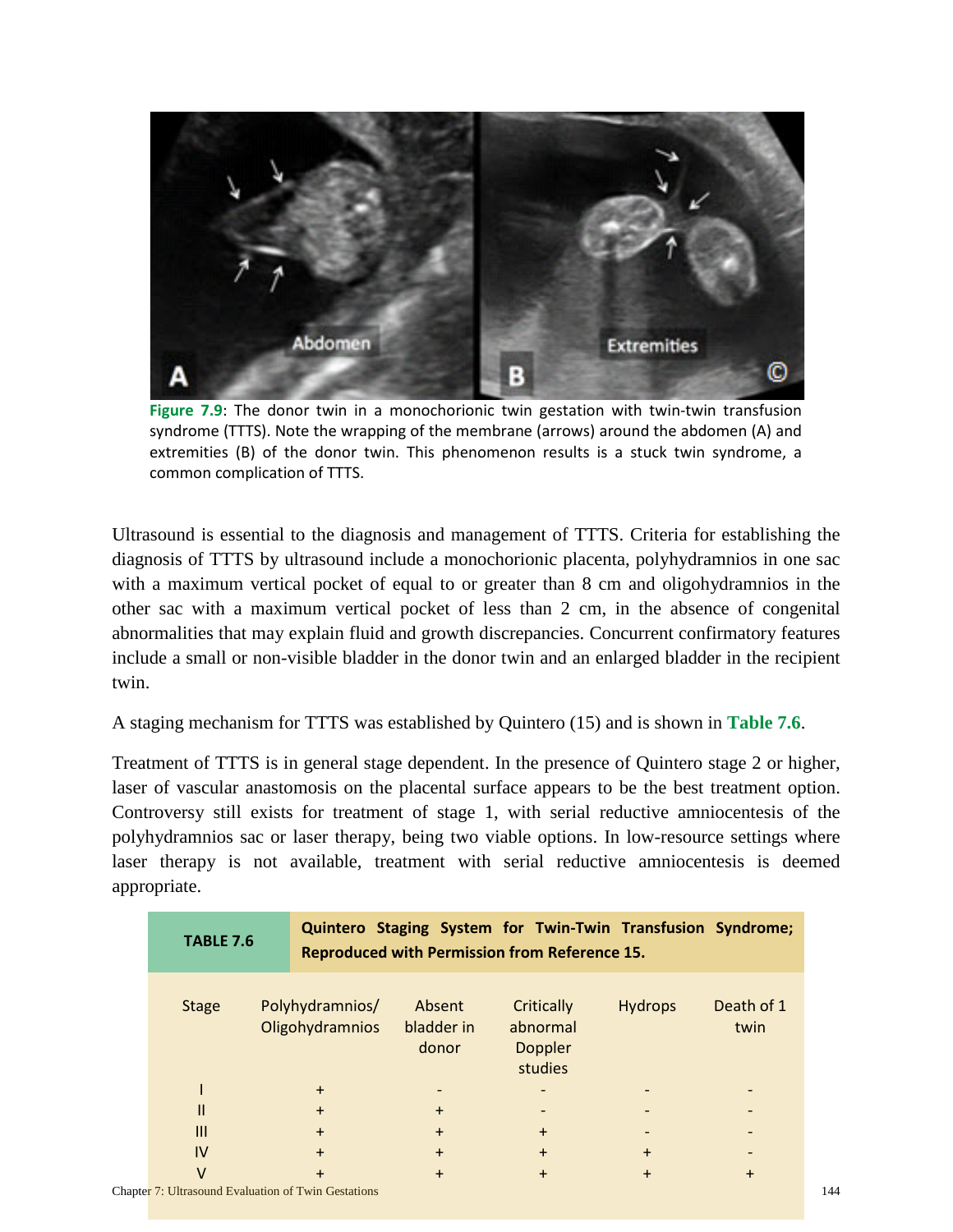#### **MONOCHORIONIC-MONOAMNIOTIC TWINS**

Monochorionic/monoamniotic twins (monoamniotic twins) account for about 1% of all monochorionic twins. Diagnosis is established when a monochorionic placenta is noted in a twin pregnancy in the absence of a dividing membrane. It is important to confirm this diagnosis after multiple sonographic evaluations and ensure that a stuck twin is excluded. Furthermore, monoamniotic twins tend to have placental cord insertions that are in close proximity. Monoamniotic twins are at significant risk of cord entanglement, which can be diagnosed by grey scale, color and pulsed Doppler evaluation. In our experience, cord entanglement is a common finding in monoamniotic pregnancies.

On grey scale, cord entanglement appears as a mass of cord between the two fetuses (**Figure 7.10**). Color Doppler will confirm that this mass is indeed entanglement of umbilical cords (**Figure 7.11**) and pulsed Doppler can confirm the diagnosis by documenting two distinct Doppler waveforms, confirming different fetal heart rate patterns (twin A and twin B), on one Doppler spectrum (**Figure 7.12**). In order to obtain these waveforms, open the Doppler gate wide, within the suspected cord entanglement region (**Figure 7.12**). Cord entanglement can be noted in the first trimester in monoamniotic twins and confirmed by pulsed Doppler (**Figure 7.13**). Most authorities suggest delivery by 34-35 weeks when cord entanglement is prenatally diagnosed in monoamniotic pregnancies and fetal surveillance with non-stress testing on a daily, or multiple times per week, frequency. The authors have correlated the presence of umbilical artery waveform notching on pulsed Doppler evaluation with cord compression (**Figure 7.14**): a feature that can be useful in the surveillance of monoamniotic twins with cord entanglements (16).



**Figure 7.10**: Monochorionic-monoamniotic twin gestation with cord entanglement seen on B-mode (grey scale). Note the presence of a mass of cords (arrows) between the 2 fetuses.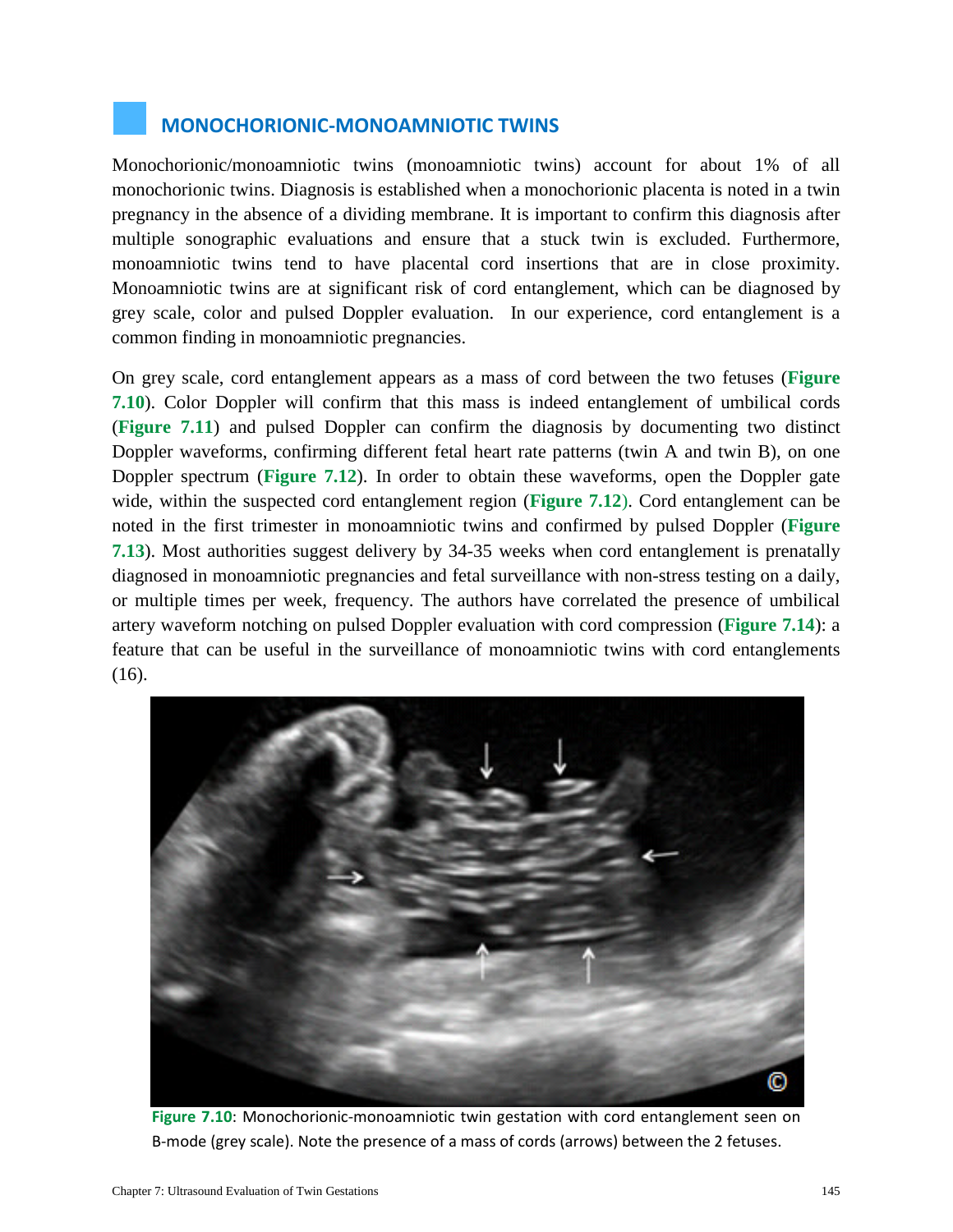

Figure 7.11: Monochorionic-monoamniotic twin gestation with cord entanglement seen on color Doppler mode (same fetus as in figure 7.10). Note the presence of a "mass of cords" between the 2 fetuses.



**Figure 7.12**: Monochorionic-monoamniotic twin gestation with cord entanglement seen on color and pulsed Doppler modes. Note the presence of 2 distinct Doppler waveforms (A and B) within the same Doppler spectrum.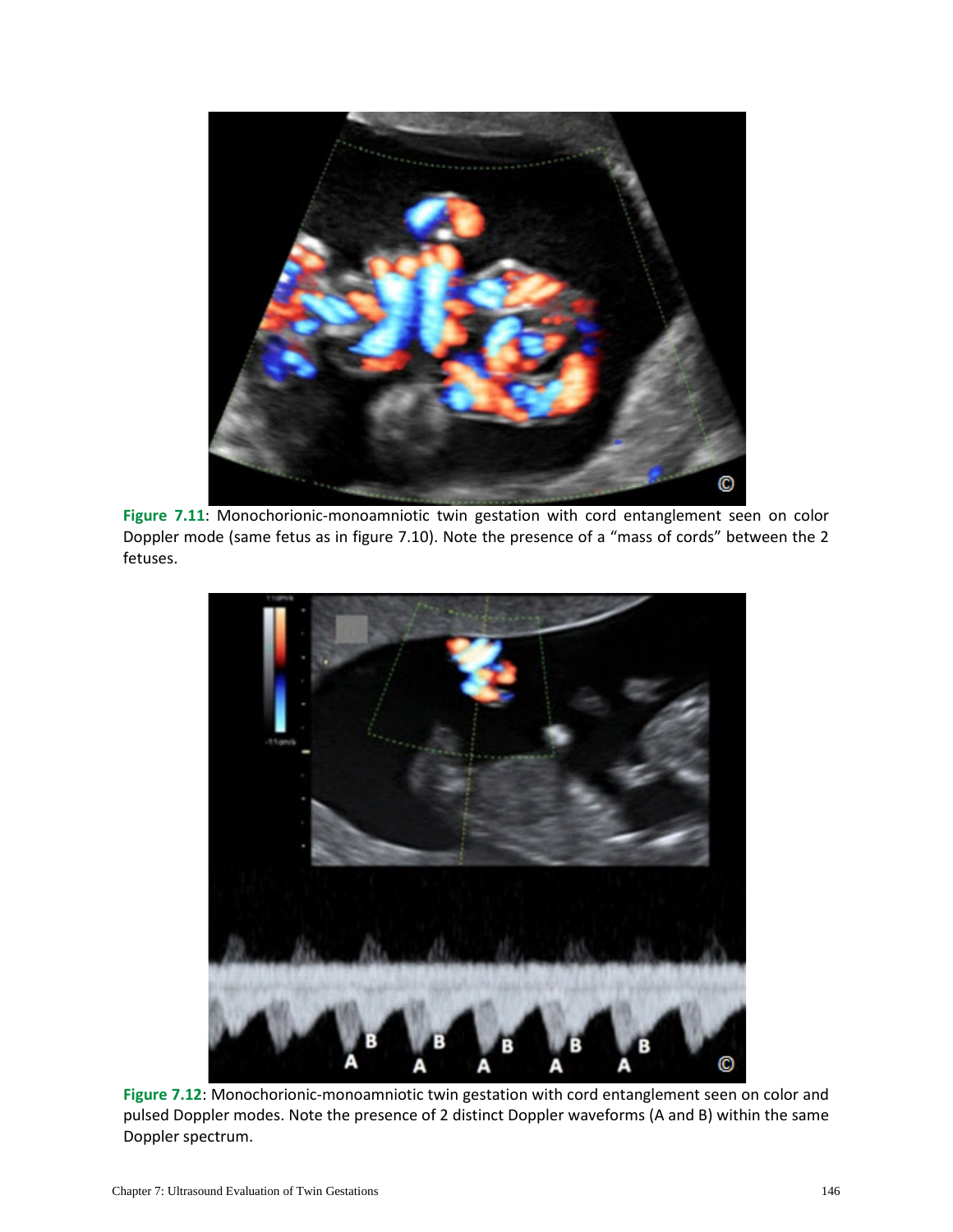

**Figure 7.13**: Monochorionic-monoamniotic twin gestation with cord entanglement seen on color and pulsed Doppler modes at 12 weeks gestation. Note the presence of 2 distinct Doppler waveforms (A and B) within the same Doppler spectrum.



**Figure 7.14:** Monochorionic-monoamniotic twin gestation with cord entanglement. Note the presence of umbilical artery Doppler waveforms notching (arrows), which suggests cord compression.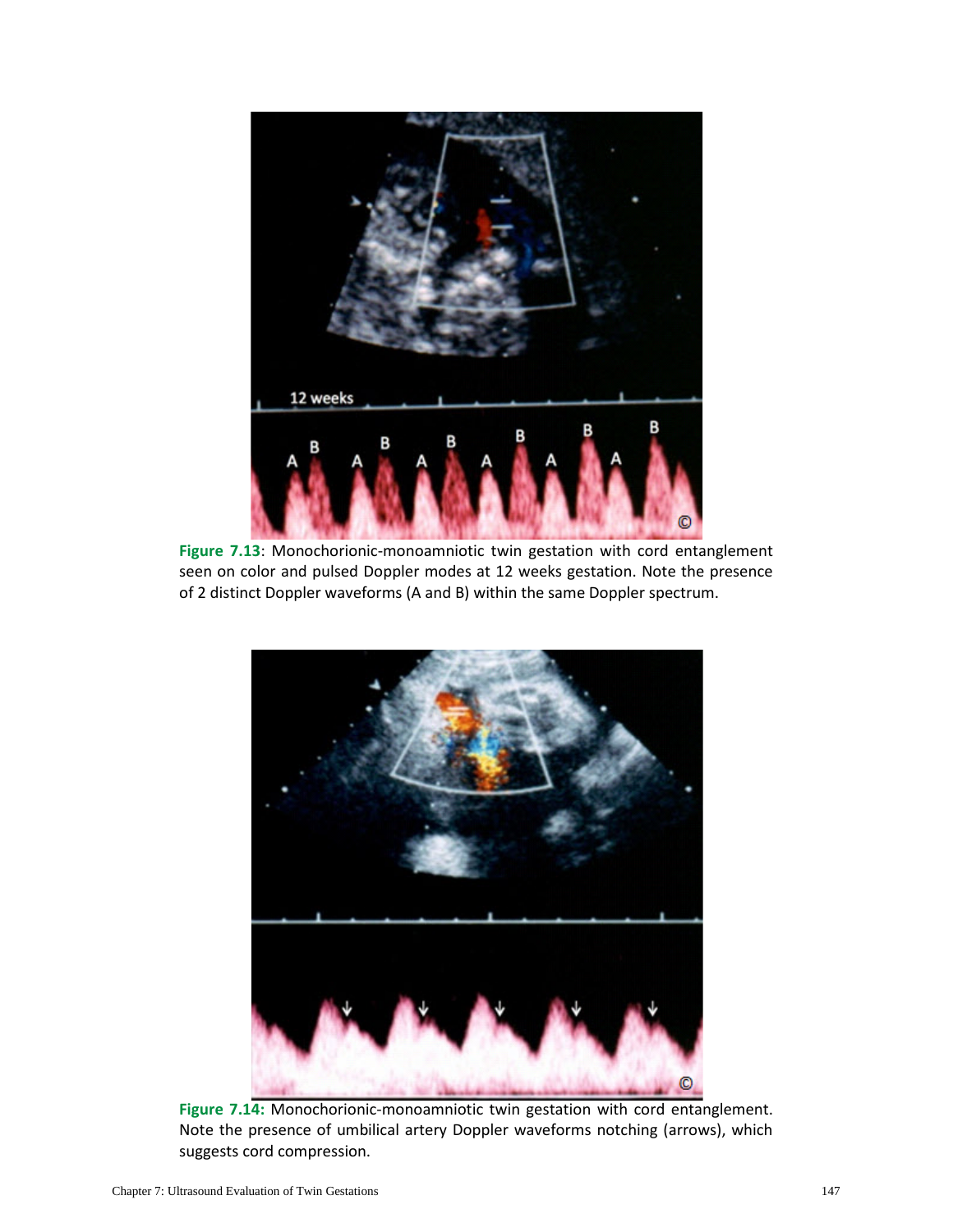# **CONJOINED TWINS**

Conjoined twins are very rare complications of monochorionic twinning which results from incomplete division of the fertilized egg between day 13 and 15 from conception. The incidence is around 1 in 50,000 births (17). The anatomic site of conjunction describes conjoined twins. Complex types are described by combination of forms. **Table 7.7** lists the five types of conjoined twins and their frequency.

| <b>TABLE 7.7</b>       | <b>Types and Frequency of Conjoined</b><br><b>Twins</b> |                  |  |
|------------------------|---------------------------------------------------------|------------------|--|
|                        | <b>Type</b>                                             | <b>Frequency</b> |  |
| Craniopagus (head)     |                                                         | $1 - 2%$         |  |
| Thoracopagus (chest)   |                                                         | 75 %             |  |
| Omphalopagus (abdomen) |                                                         | Rare             |  |
| Pygopagus (rump)       |                                                         | 20 %             |  |
| Ischiopagus (pelvis)   | 5 %                                                     |                  |  |

Diagnosis of conjoined twins can be made in the first trimester by grey scale and color Doppler ultrasound (**Figure 4.23, Figures 7.15** and **7.16**). The prognosis is dependent on the degree and site of fusion and the joined organs. Extensive multidisciplinary counseling should be part of the prenatal management of conjoined twins.



**Figure 7.15**: Conjoined twins noted on 2D – grey scale ultrasound at 9 weeks gestation. Note the fusion of twins in the pelvic area (asterisk). Cephalic regions of twins are labeled.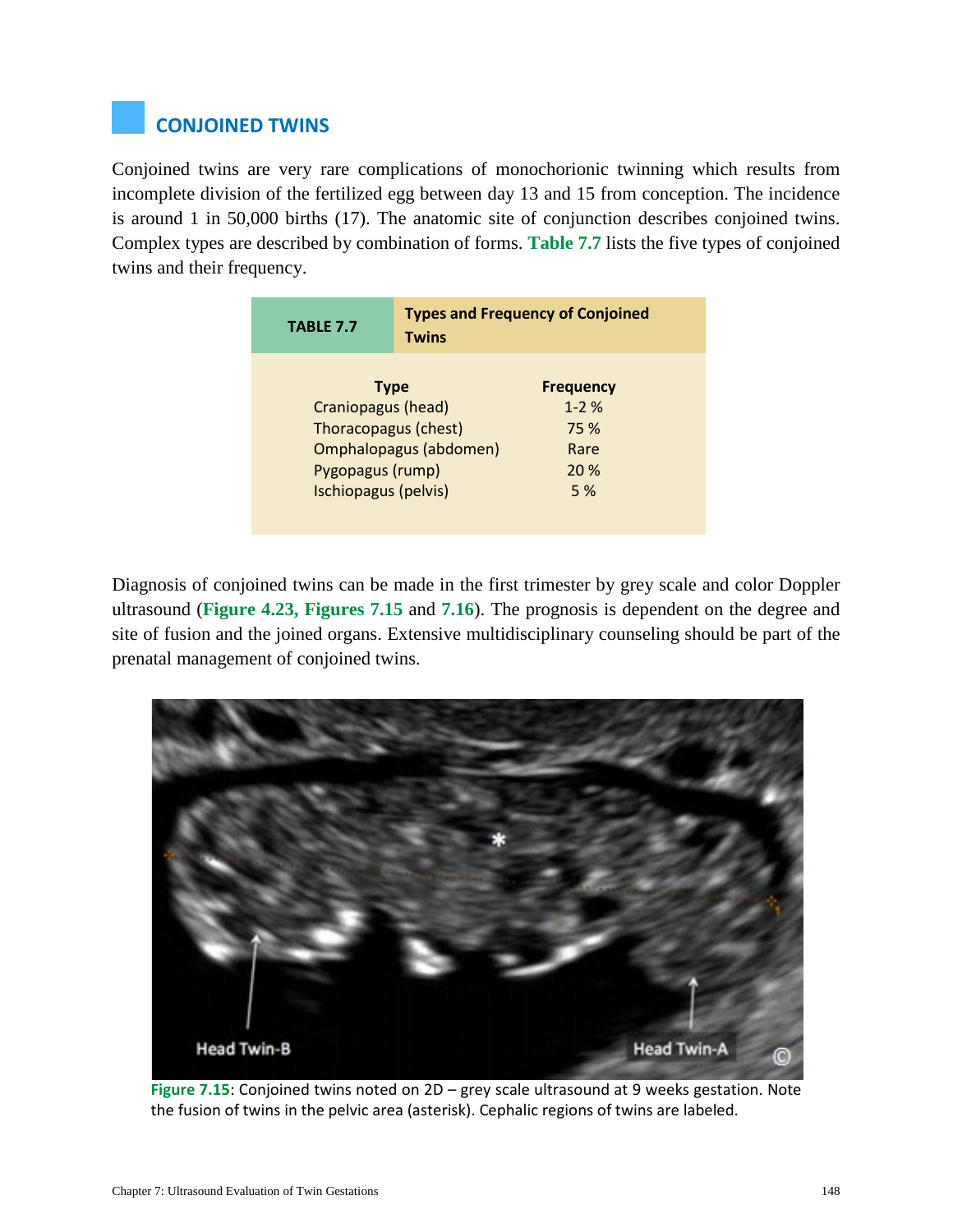

**Figure 7.16**: Conjoined twins noted on ultrasound at 9 weeks gestation (same twins as in figure 7.15) with color Doppler ultrasound confirming the vascular connectivity between the 2 embryos (asterisk). Color Doppler can be used to confirm the diagnosis of conjoined twins, and differentiate it from monoamniotic non-fused embryos that are closely positioned in the amniotic cavity. Cephalic regions of twins are labeled.

# **TWIN REVERSED ARTERIAL PERFUSION**

Twin Reversed Arterial Perfusion (TRAP), known as acardiac twinning is a very rare condition characterized by monochorionic placentation and absence of a functioning heart in one fetus of a twin pregnancy (**Figure 7.17** and **7.18**). The normal fetus perfuses the acardiac mass by an arterial-to-arterial anastomosis on the placental surface. Typically, in normal conditions, the umbilical arteries carry blood from the fetus to the placenta. In TRAP, the anastomosis allows for reverse perfusion to the acardiac mass thus the acronym TRAP. The acardiac fetus commonly has multiple anatomic and growth abnormalities.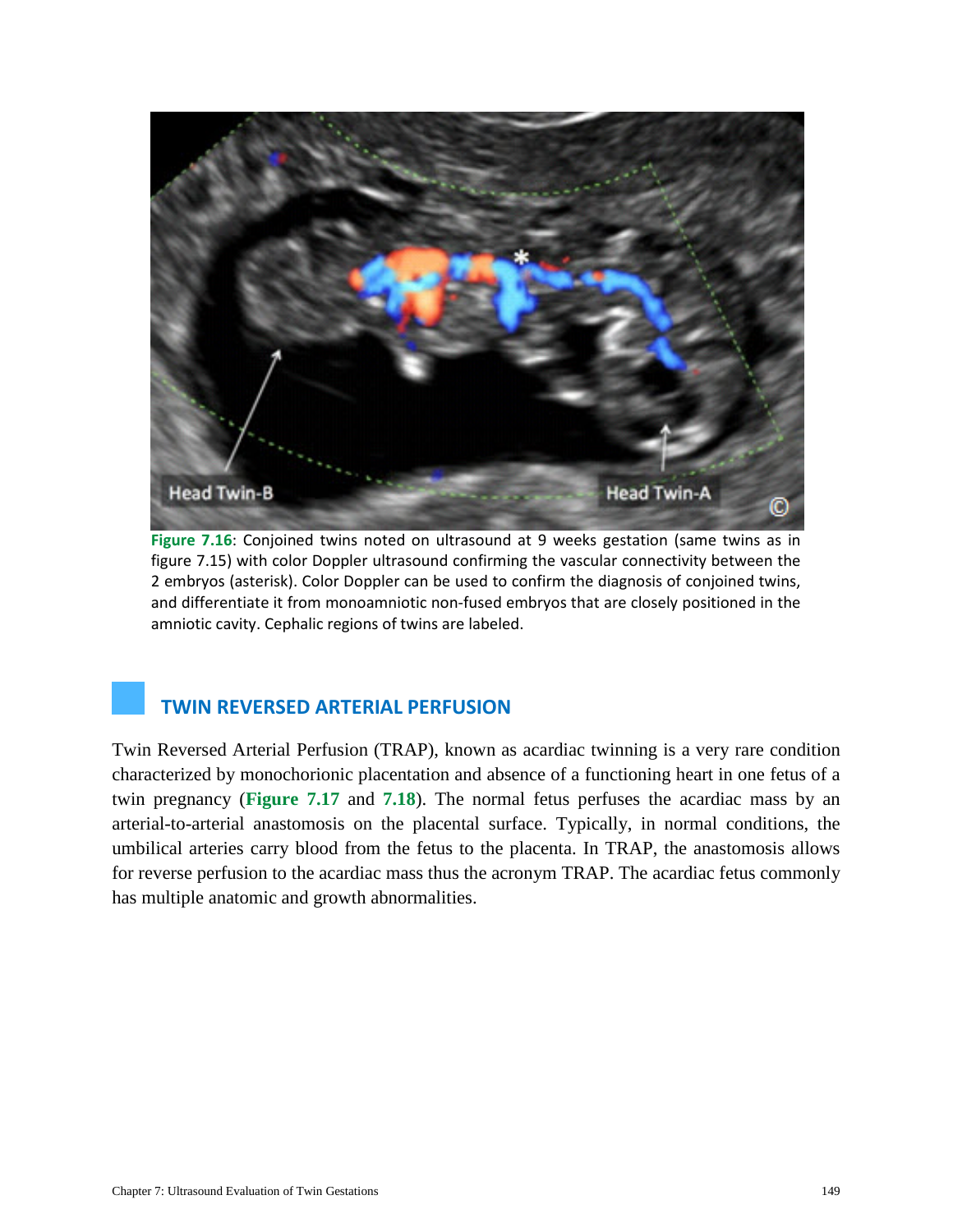

**Figure 7.17**: Grey scale ultrasound of a twin reversed arterial perfusion (TRAP) in a monochorionic twin at 9 weeks gestation. Note the presence of a mass of tissue (labeled as acardiac twin) with an amniotic membrane covering (small arrows) and a yolk sac (labeled as yolk sac of acardiac twin). The normal twin is seen (labeled as normal twin) with a yolk sac (labeled as yolk sac of normal twin).



**Figure 7.18:** Three-dimensional ultrasound of a twin reversed arterial perfusion (TRAP) in a monochorionic twin at 9 weeks gestation (same as in **Figure 7.17**). Note the presence of a mass of tissue (labeled as acardiac twin) that is separate from the normal twin (labeled as normal twin). The yolk sac of the normal twin is seen (labeled as yolk sac of normal twin). The acardiac twin yolk sac is not clearly visible.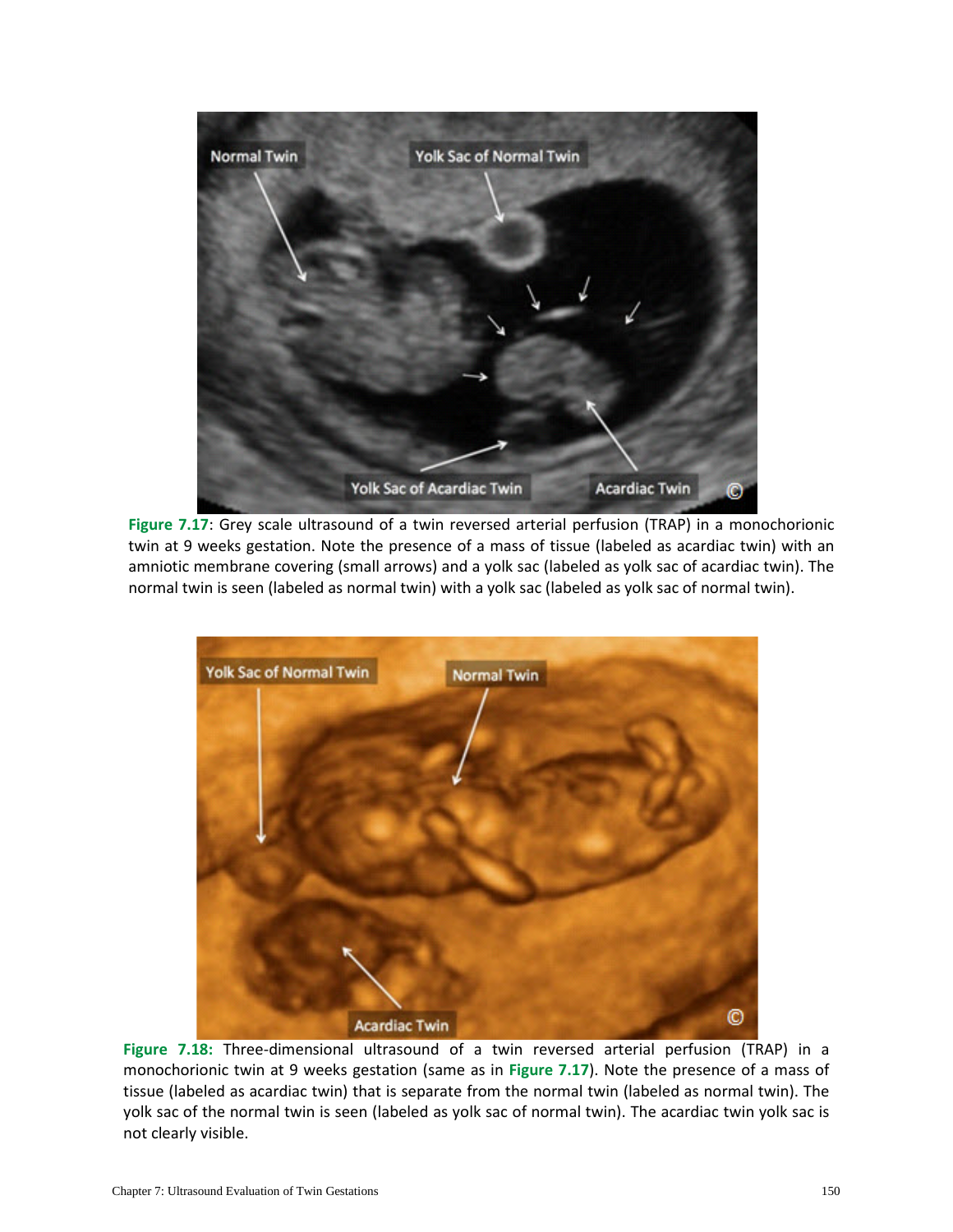Given that the normal fetus has to perfuse his/her body and that of the acardiac mass, there is significant increase in cardiac workload and a risk for cardiac failure and hydrops. The overall perinatal mortality of the normal fetus in TRAP syndrome is in the range of  $30 - 50$  % (18, 19). Frequent echocardiographic evaluation of the normal twin in TRAP syndrome may help recognize cardiovascular stress and help guide management. Management options include expectant management, or cord coagulation of the acardiac twin. Bipolar cord coagulation of the acardiac twin appears to be the most feasible option for cord coagulation and is best performed before 24 weeks' gestation.

#### **References:**

- 1) Martin JA, Hamilton BE, Sutton PD, Ventura SJ, et al. Births: final data for 2002. Natl Vital Stat Rep 2003; 52(10): 1-102.
- 2) Jewell SE, Yip R. Increasing trends in plural births in the United States. Obstet Gynecol 1995; 85:229-32.
- 3) Martin JA, Hamilton BE, Ventura SJ, Osteman JK, et al. Births: final data for 2011. Natl Vital Stat Rep 2013; 62(1): 1-70.
- 4) Mathews TJ, MacDorman MF. Infant mortality statistics from the 2009 period linked birth/infant death data set. National vital statistics reports; vol 61 no 8. Hyattsville, MD: National Center for Health Statistics. 2013. Available from: http://www.cdc.gov/nchs/data/ nvsr/nvsr61/nvsr61\_08.pdf.
- 5) Nylander PP. The factors that influence twinning rates. Acta Genet Med Gemellol (Roma) 1981;30:189
- 6) MacGillivray I. Epidemiology of twin pregnancy. Seminars Perinatol 1986; 10:4.
- 7) Bernirschke K. Multiple pregnancy (First of two parts). N Engl J Med 1973;288:1276
- 8) Monteagudo A, Timor-Tritsch IE, Sharma S. Early and simple determination of chorionic and amniotic type in multifetal gestations in the first fourteen weeks by high-frequency transvaginal ultrasonography. Am J Obstet Gynecol 1994; 170(3):824–9.
- 9) Winn HN, Gabrielli S, Reece EA, et al. Ultrasonographic criteria for the prenatal diagnosis of placental chorionicity in twin gestations. Am J Obstet Gynecol 1989; 161(6 Pt 1):1540–2.)
- 10) Finberg H. The ''twin peak'' sign: reliable evidence of dichorionic twining. J Ultrasound Med 1992; 11:571– 7.
- 11) Reddy UM, Abuhamad AZ, Levine D, Saade GR. Fetal Imaging Executive Summary of a Joint Eunice Kennedy Shriver National Institute of Child Health and Human Development, Society for Maternal-Fetal Medicine, American Institute of Ultrasound in Medicine, American College of Obstetricians and Gynecologists, American College of Radiology, Society for Pediatric Radiology, and Society of Radiologists in Ultrasound Fetal Imaging Workshop. J Ultrasound Med 2014; 33:745–757.